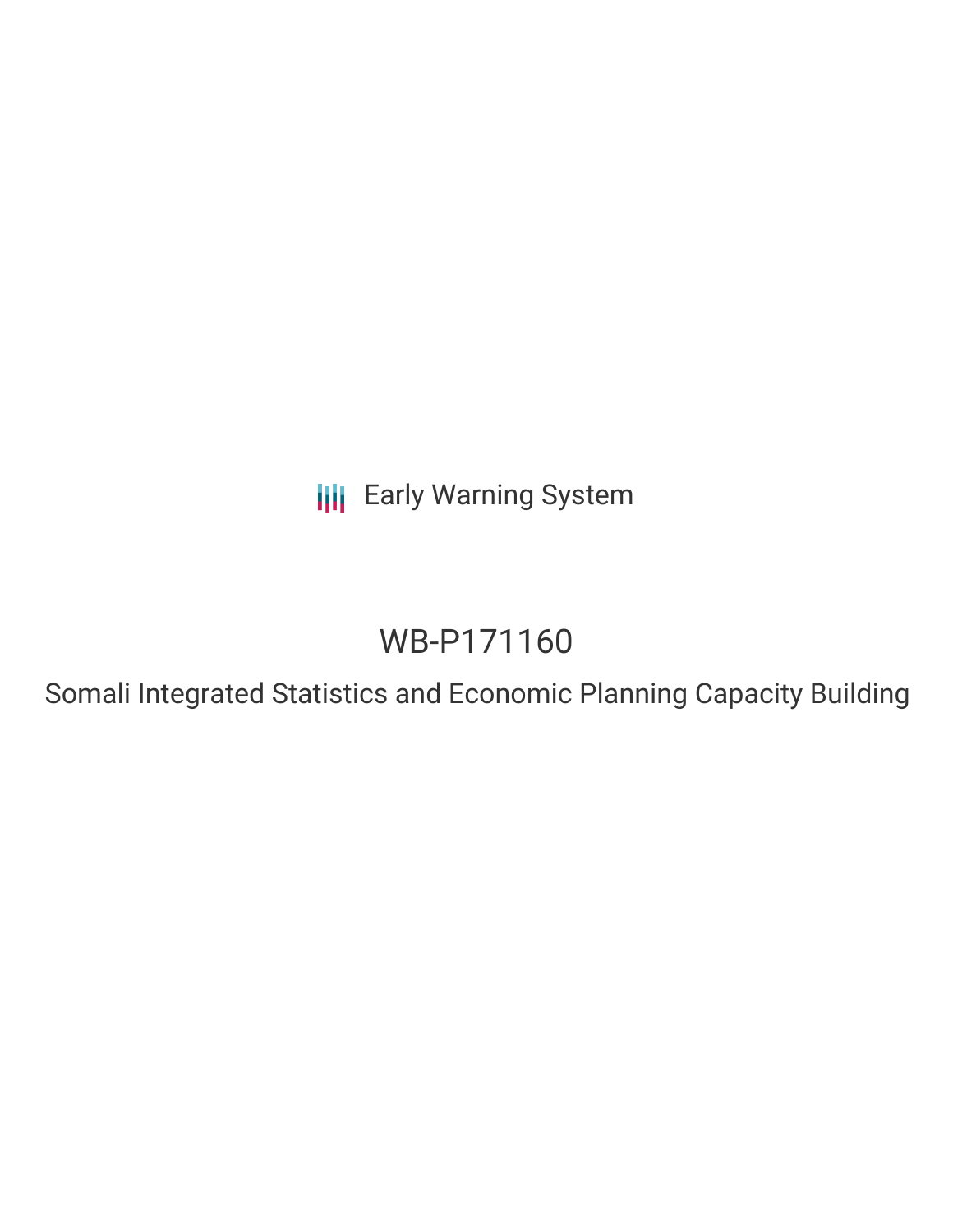

# Early Warning System Somali Integrated Statistics and Economic Planning Capacity Building

#### **Quick Facts**

| <b>Countries</b>               | Somalia               |
|--------------------------------|-----------------------|
| <b>Financial Institutions</b>  | World Bank (WB)       |
| <b>Status</b>                  | Proposed              |
| <b>Bank Risk Rating</b>        | B                     |
| <b>Voting Date</b>             | 2019-12-18            |
| <b>Borrower</b>                | Government of Somalia |
| <b>Sectors</b>                 | Law and Government    |
| <b>Investment Type(s)</b>      | Grant                 |
| <b>Investment Amount (USD)</b> | \$25.00 million       |
| <b>Project Cost (USD)</b>      | \$25.00 million       |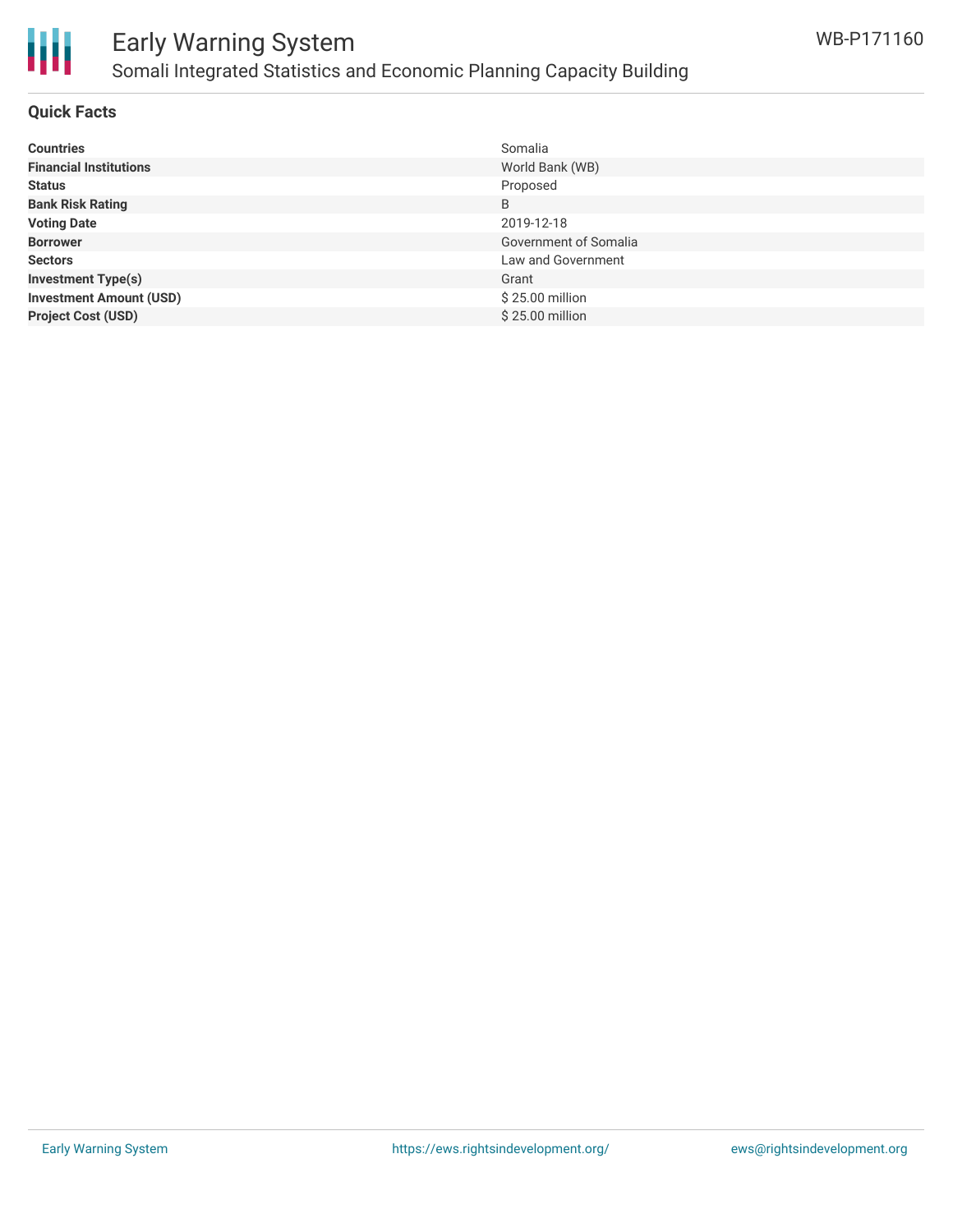

#### **Project Description**

According to bank documents, the project objective is to strengthen the governance and capacity of the National Planning, Statistical and M&E Systems to fill statistical data gaps; design and implement the NDP/IPRSP; and regularly assess, analyze and improve their public policies performance and results.

The project has four components:

- 1. Building Economic Policy Planning, Analysis Capacity (US\$5.0 million). This component seeks to support the Somali authorities in developing economic policies, rebuilding institutions of economic management, and enhancing institutional capacity necessary for policy formulation and implementation. The component aims to promote evidence-based planning and strengthen core government institutions and functions for enhanced service delivery, economic growth, and poverty reduction. The Component activities will constitute: (i) Supporting NEC and Economic Policy Analysis Unit (EPAU) operations; (ii) supporting the preparation of Medium-term National Development Plan 2020-24 (NDP9) and Long-term Vision 2040; (iii) TA on macroeconomic-fiscal analysis, forecasting & reporting particularly in the macroeconomics and revenue departments of the MoF and MOPIED.
- 2. Strengthening the National Statistical System (US\$15 million). This component provides TA to DNS as well as relevant offices in FMS in strengthening the National Statistical System (NSS) to collect data for poverty and macroeconomic monitoring (national accounts/GDP/sector growth, inflation, poverty, employment, etc.). This component provides statistical capacity building to the DNS through specific trainings, learning by doing processes, as well as a rapid assessment of the DNS' organizational and managerial model to produce and disseminate statistics, providing practical recommendation for the improvement of its performance.
- 3. Strengthening Monitoring and Evaluation Capacity (US\$2.5 million). This activity aims to strengthen the National Monitoring & Evaluation Department at MOPIED. Although there is a national M&E policy, and a specialized unit aimed to coordinate the national M&E system (M&E Directorate at MOPIED), the national M&E system has weaknesses and challenges that impedes the system complies its role on learning on assessing if progress is made in achieving expected results, to spot bottlenecks in implementation, and to highlight whether there are any unintended effects (positive or negative) from the implementation of FGS's public policies. From the monitoring perspective better indicators and targets at programs level should be improved, as well as an improvement of the quality of administrative data from line ministries that fed those indicators. Related to the evaluation side, beyond the yearly report for the president's office, there are not regular

national and/or sectoral evaluation reports of main public interventions. Additionally, there is not an evaluation agenda to coordinate and fund the evaluation activities for public programs. A better coordination for the M&E policy implementation at federal state level should be developed and

4. Project Management (US\$2.5 million). Successful implementation of the project requires a dedicated Project Implementation Unit (PIU) within MOPIED to manage the financial resources. The PIU will be staffed with a project coordinator as well as specialists in financial management (FM), procurement, information and communication technology (ICT), human resources (HR), and monitoring and evaluation (M&E). This project component will provide funding for those functions and

their implementation. The unit could be supported by international consultants, if needed, with a focus on building the capacity of the unit over the initial phase of the project.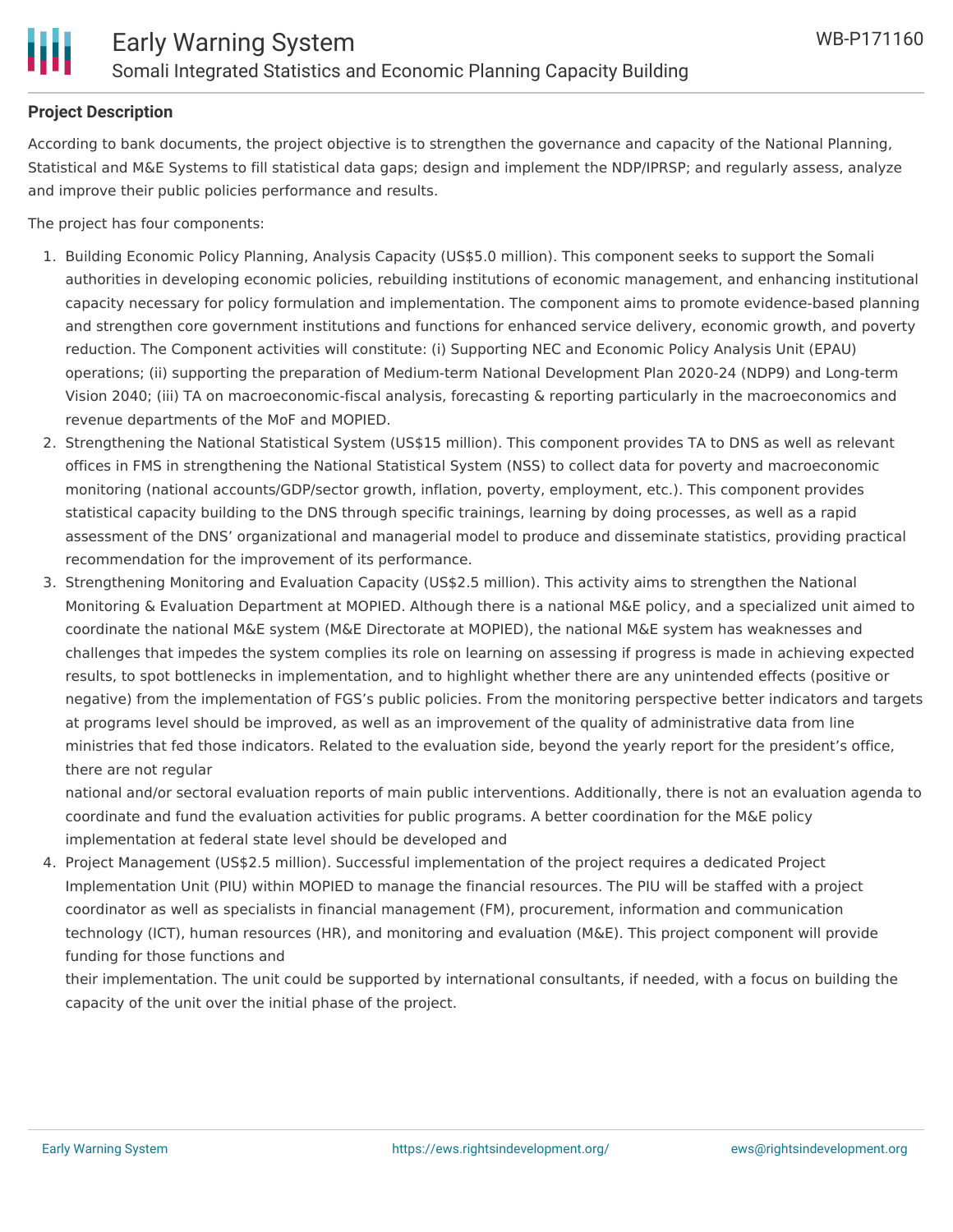

## Early Warning System Somali Integrated Statistics and Economic Planning Capacity Building

### **Investment Description**

World Bank (WB)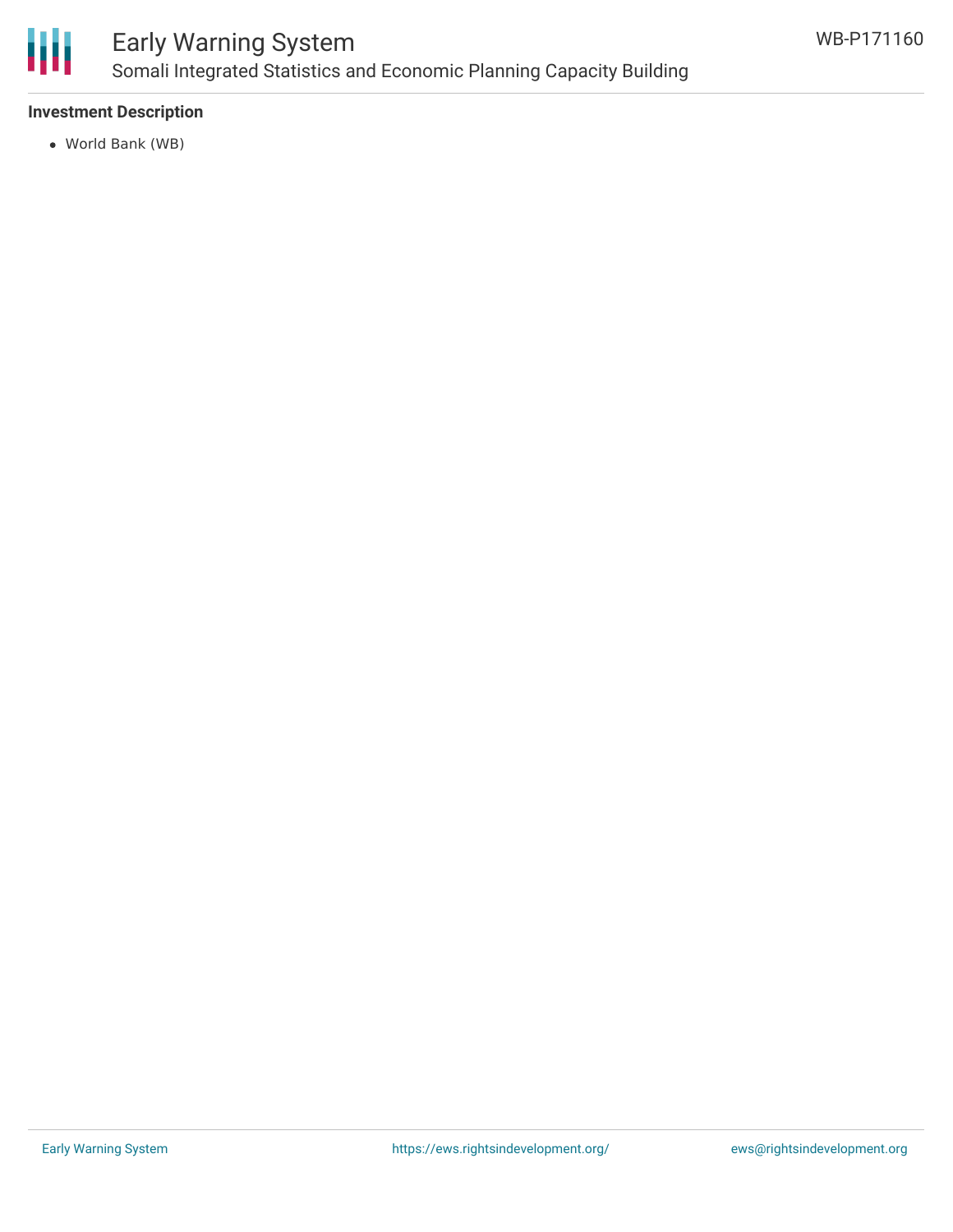

### **Contact Information**

**World Bank:** R. Wendy Karamba, John Randa Economist

**Borrower:** Somalia

### **Implementing Agency:**

Ministry of Planning, Investment & Economic Development Abdirahman Omar Dahir Director General - Directorate of National Statistics [abdirahmanod@gmail.com](mailto:abdirahmanod@gmail.com)

### **ACCOUNTABILITY MECHANISM OF WORLD BANK**

The World Bank Inspection Panel is the independent complaint mechanism and fact-finding body for people who believe they are likely to be, or have been, adversely affected by a World Bank-financed project. If you submit a complaint to the Inspection Panel, they may investigate to assess whether the World Bank is following its own policies and procedures for preventing harm to people or the environment. You can contact the Inspection Panel or submit a complaint by emailing ipanel@worldbank.org. You can learn more about the Inspection Panel and how to file a complaint at: http://ewebapps.worldbank.org/apps/ip/Pages/Home.aspx.